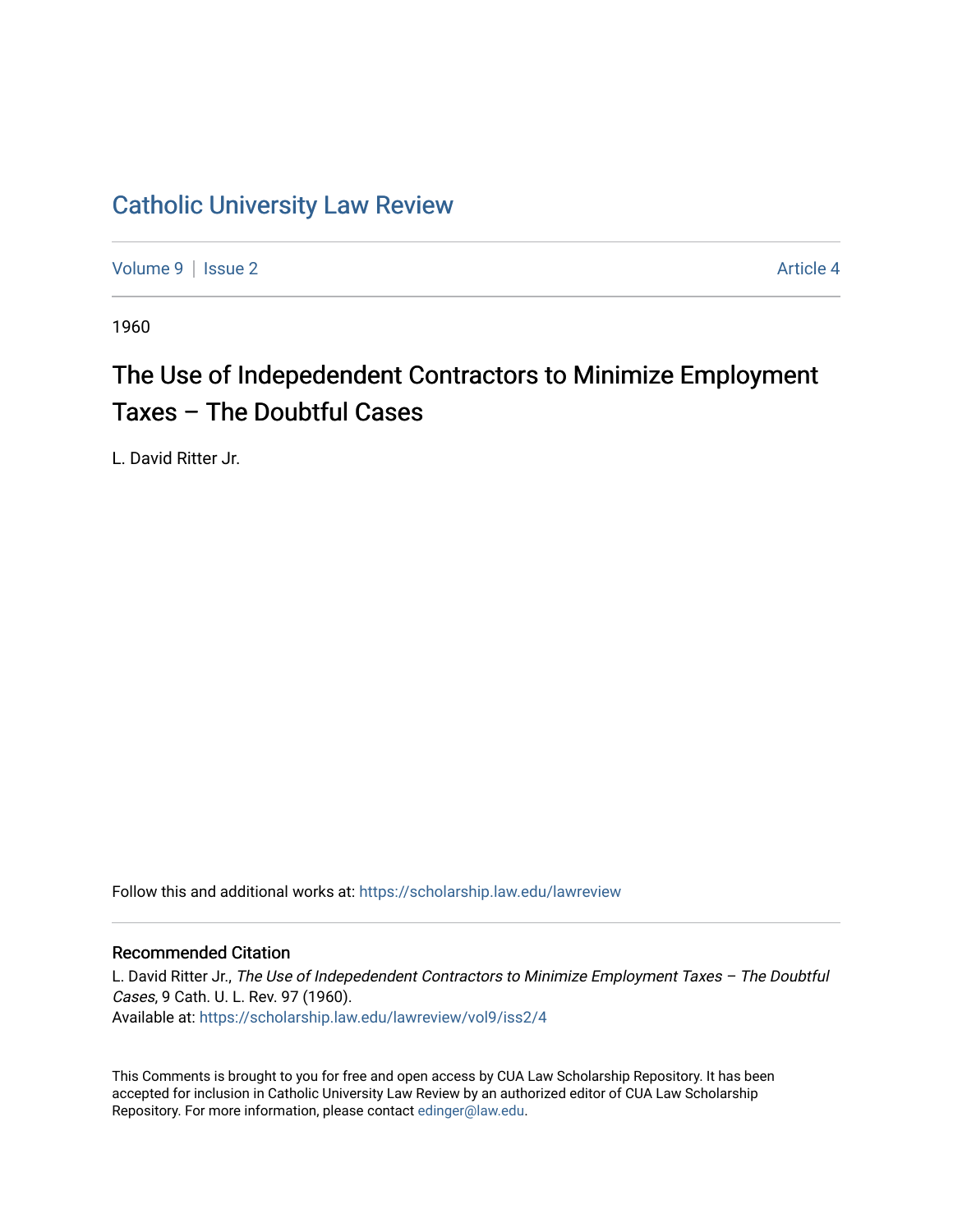#### *COMMENTS*

of disenfranchisement and unless the applicant is found to be "qualified under state law to vote".

Citizens concerned with the civil rights cause can only hope that the **1960** legislation will make possible a more complete Negro franchise, and will not hamper future efforts to achieve better legislation if the hope is unfulfilled. The fundamental problem of state qualification laws has not been tackled. The procedures established under the 1960 legislation are not sleek, simple or swift. It cannot be said now that the proposed law represents a significant advance, although in practice it may prove better than it seems.

**JOSEPH** P. **JOSEPHSON**

## THE **USE** OF **INDEPENDENT** CONTRACTORS TO MINIMIZE EMPLOYMENT **TAXES-THE DOUBTFUL CASES**

The social security and unemployment taxes due from proprietors are based upon wages paid employees. **If** services are performed by independent contractors the compensation afforded is free of these taxes.' The 1958 amendments to the Federal Insurance Contributions Act (FICA) increased the amount due from both employer and employee to 3% of the wages paid.<sup>2</sup> Unemployment taxes which are paid by the employer remained at 2.7% to the state and .3% to the federal government.<sup>8</sup>

This increasing tax and ever-constant bookkeeping burden can be alleviated if the individual performing the services could be placed on an independent contractor basis. The independent contractor would thereupon be liable to pay  $4\frac{1}{2}\%$ 

## *1960]*

**<sup>126</sup> U.S.C.** (I.R.C. 1954) **5** 3306.

**<sup>226</sup>** U.S.C. **§§** 3101, 3111 as amended 1958. The Federal Insurance Contributions Act requires that a certain amount (currently 3%) be withheld from wages paid employees and

that an equal amount be contributed by the employer toward the Social Security Fund.<br><sup>3</sup> The Federal Unemployment Tax Act (FUTA) 26 U.S.C. § 3301 requires that an amount equal to 3% of wages paid be deposited in the federa of that due is given to contributions made to state unemployment funds that qualify under federal standards. All states enacted the requisite unemployment tax laws and the 2.7% due to state funds became uniform. Many state laws so passed gave a more restrictive definition of independent contractors so that some individuals might be exempt from **FUTA** taxes but liable under the state unemployment tax acts (SUTA).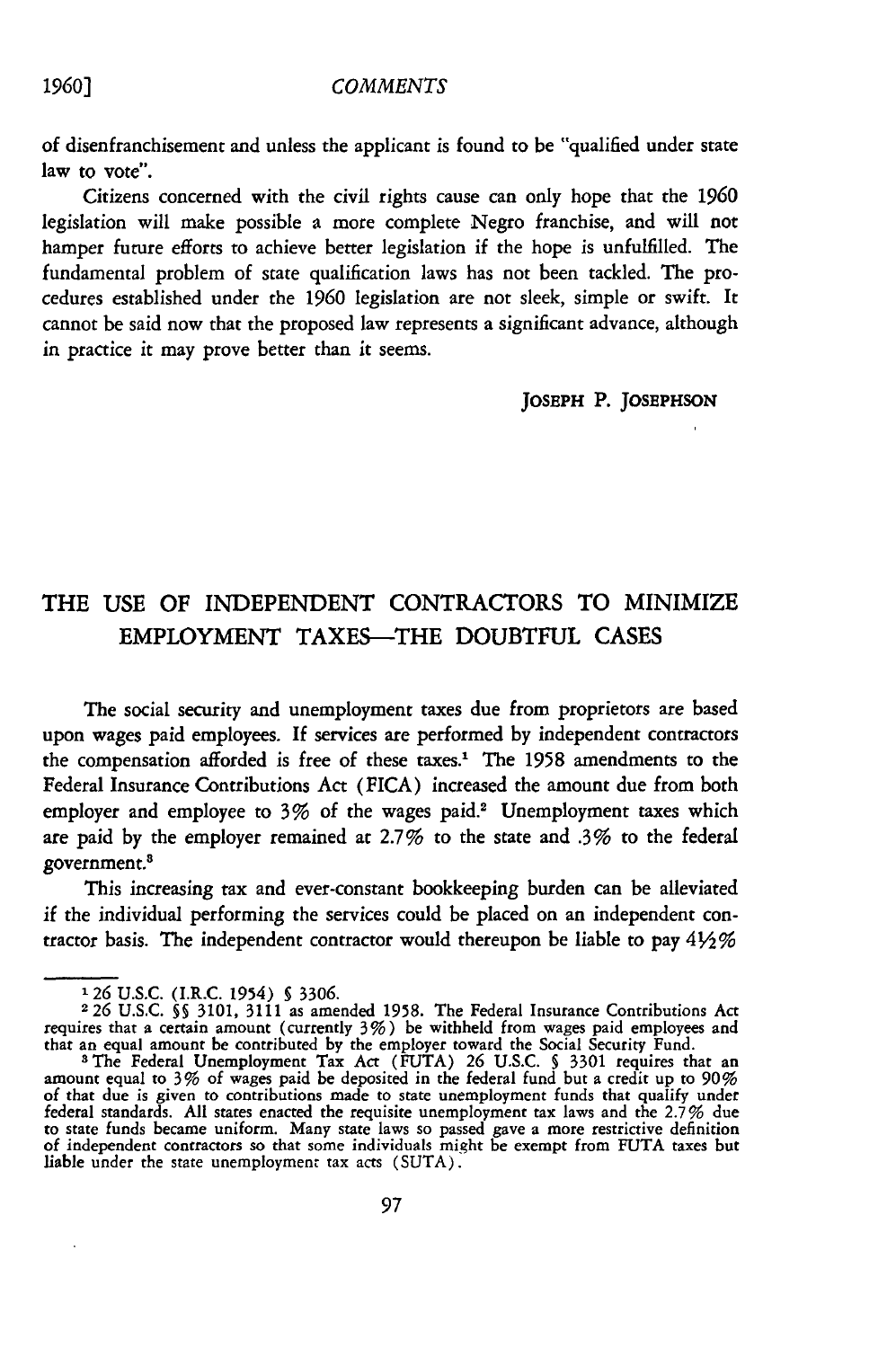of his income under the Self Employment Contributions Act of 1951,<sup>4</sup> for which he will receive social security benefits. This shift of tax responsibility will be more in accord with those conservative objections to the Social Security Act of 1935 which stated that the burden should rest more directly on those benefitting. Unemployment taxes and benefits do not apply to independent contractors at all.

The basic distinction between an independent contractor and an employee is that as to an employee the proprietor has the right to interfere and supervise the manner of performance but may only govern the results produced by the independent contractor. More simply, if the businessman has the right to control not only what is to be done but how it shall be done, the one rendering the service is an employee. Note that if the right to interfere is retained, the employee relationship is established regardless of actual interference. This is the common law test and other distinctions, such as ownership of tools and supplies, are used as aids by the court in arriving at the control test when the intentions of the parties are difficult to ascertain.

The common law test is the sole criterion used in judging the relationship for federal payroll tax purposes.<sup>5</sup> Additional tests required to be met for unemployment tax purposes in some states will be discussed later. In passing on this question in 1947,<sup>6</sup> the Supreme Court used one of these court-developed aids. Some critics supposed that the Court had narrowed the concept of independent contractor. The Court said that an employee is "dependent as a matter of economic reality upon the business to which he renders service and not upon his own business as an independent contractor." On the basis of the decision the Treasury Department proposed to issue a regulation that would have reduced independent contractors to employees if the individual's work was an integral part of the business to which he rendered service, if there was not sufficient investment in the facilities for work nor opportunity for profit and loss, or if there was not sufficient skill required.<sup>7</sup> As proposed, the more restrictive regulation would have equated independent contractors to independent businessmen with a certain amount of assets and freedom from reliance on one large account.

Congress did not admit that the decision had altered the common law definition and prevented the issuance of the regulation by passage over a presidential veto of a joint resolution to re-establish the *status quo* if such had been disturbed.<sup>8</sup> The control test thereby remained definitive for federal employment tax purposes regardless of interpretation of the Supreme Court decision.

**<sup>4 26</sup>** U.S.C. **5** 1401.

**<sup>5</sup>**Benson v. Social Security Board, 172 F.2d 682, **685** (C.A. 10th, 1949). **<sup>6</sup>**United States v. Silk and Harrison v. Greyvan Lines, Inc., 331 U.S. 704 (1947).

<sup>7</sup> Senate Report No. 1255 and House Report No. 1314, Feb. 3, 1948 (To accompany H. J. Res. **296).**

<sup>8</sup> Joint Resolution of June 14, 1948, **62 STAT.** 438.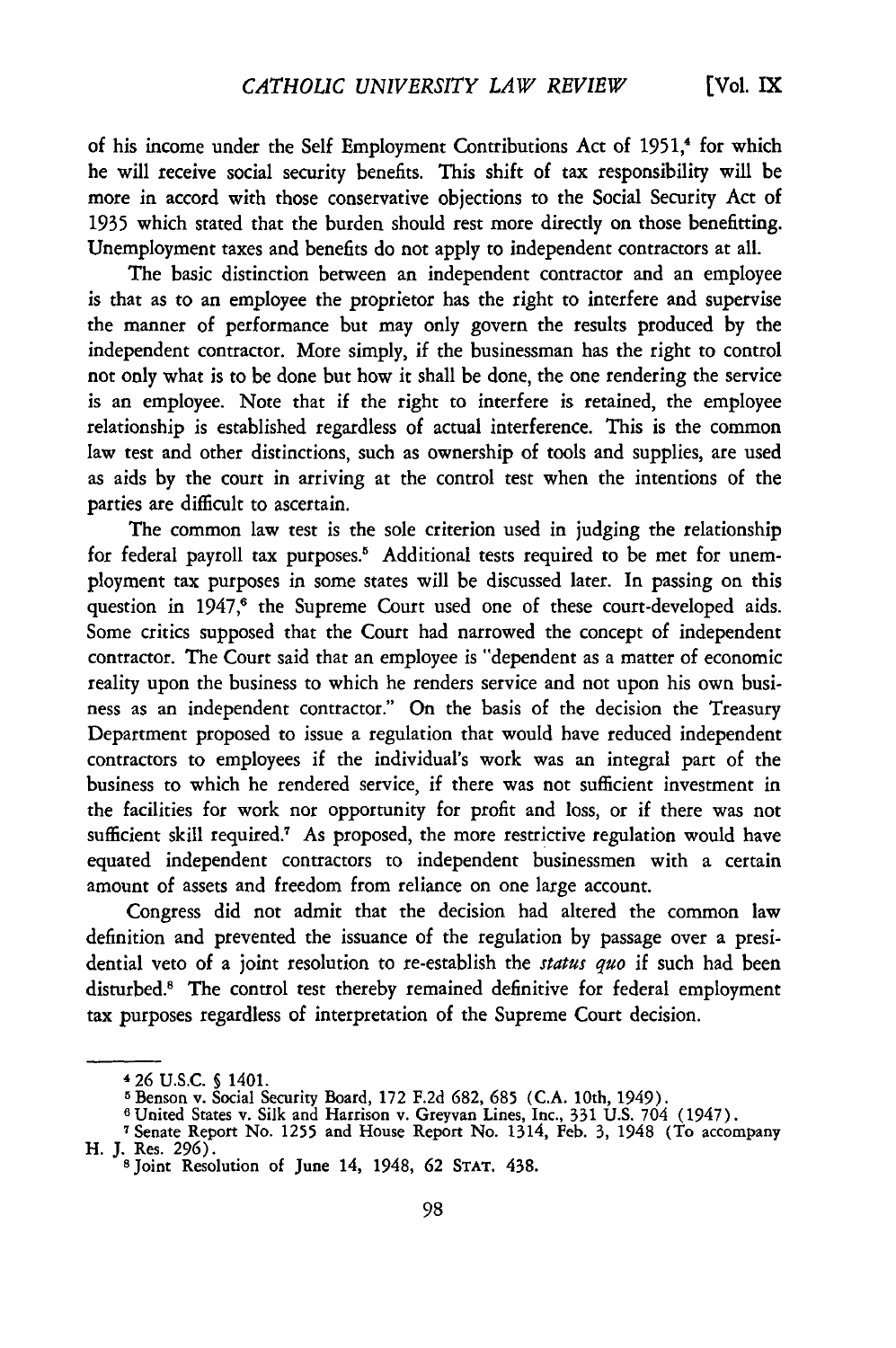#### *COMMENTS*

In performing a legal check up for a business client the practitioner might have occasion to advise that some individuals on the payroll do not require control of the manner of their performance. The lawyer can suggest an independent contract relationship with these individuals and a written agreement will be in order. The considerations that are to be drafted into the contract will vary with specific jobs. There is little reported law on the borderline cases and the subject must be approached by speculating how the courts will look at each arrangement. Many doubtful cases come to mind such as nurses, musicians, music teachers, watchmen, chefs, tutors and janitors. Each must be treated in the light of his own circumstances. For illustrative purposes the janitor's situation is the most striking because of the apparent incongruity for someone performing such menial tasks to be considered an independent contractor. The Commission ruled janitors to be employees in 1937, $9$  but the decision did not involve any attempt on the part of the taxpayer to contract away the right to control the means of performance.

A janitor case was adjudicated during 1959 and is worthy of note. The taxpayer was an owner of a number of apartment houses which were cared for by persons who received in return for their services all or a part of the rent for the apartments which they occupied. The Director of Internal Revenue assessed federal social security and unemployment taxes against the property owner on the theory that the caretakers were employees and not independent contractors, the fair value of rent afforded them being compensation for such employment. These taxes, aggregating about **\$6700,** were paid under protest and a claim was made for refund. The claim was rejected and this action was brought for recovery. The District Court denied relief and the United States Circuit Court of Appeals for the 8th Circuit affirmed.<sup>10</sup>

After considering the facts of the case the court could not include the janitors here in its definition of an independent contractor as "one who engages to perform a certain service for another according to his own manner and method free from the control and direction of his employer in all matters connected with the performance of the service except as to the result of the work." The decision need not be questioned. The fact that the services were not paid for in cash is immaterial to the assessment of the federal social security and unemployment taxes here involved. There is a body of law not to be analyzed here that determines the taxability, mostly for income purposes, of board and lodging. Lodging is generally

 $\bullet$ 

*1960]*

**<sup>9</sup>** S.S.T. 172, 1937-2 Cum. Bull. 385. Janitors who serve several property owners, attending to furnaces, cleaning halls, etc., of apartment buildings, and who are unrestricted as to the hours they work but are engaged to give the necessary attention to such duties, are employees of the persons for whom they perform services within the meaning of Title VIII and IX of the Social Security Act.

**<sup>10</sup>**Beatty v. Halpin, **267** F.2d **561** (C.A. 8th, **1959).**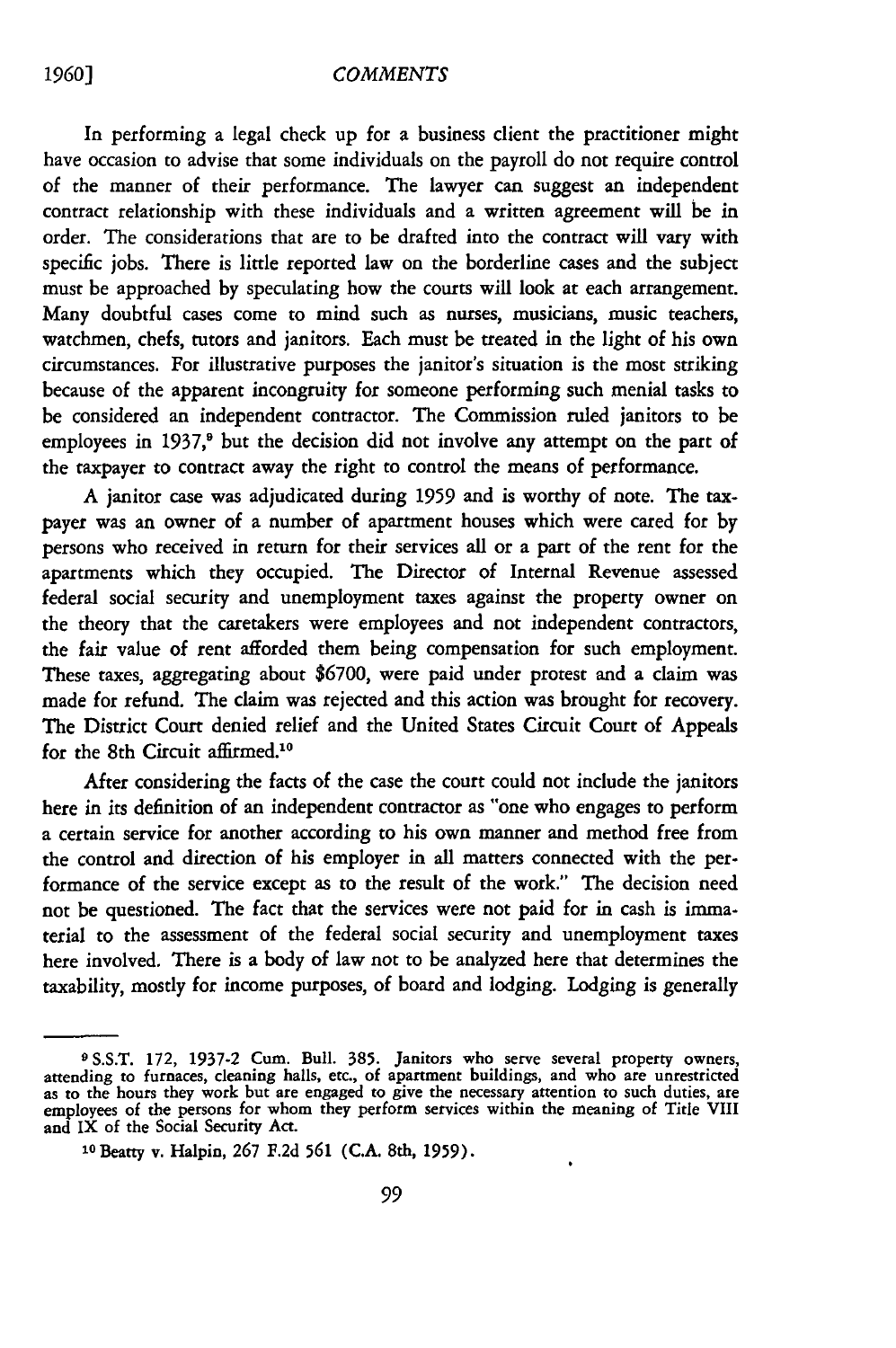non-taxable if it is required by the proprietor as a condition of service for the convenience of the one providing it rather than the one enjoying it.<sup>11</sup>

Considering the independent contractor aspects of the decision the case is most valuable for its negative implication, i.e., the taxpayer would have avoided liability if the right to control the manner of performance had not been retained. The performance of services was isolated and the janitor of each building was probably "his own boss" in a practical analysis. It is submitted that the right to control could have been contracted away without real jeopardy to the business. Anticipating that the court will look through such a contract to ascertain the real situation, attention must be given to certain aspects that courts have examined in the past.

The fact that a businessman intends the contract as a tax saving measure is not a serious difficulty. In speaking of the Social Security Act a New York Federal court in 1954 stated: "It is not unlawful to conduct business through independent contractors to avoid impact of this chapter."<sup>11</sup> The fact that payment is in the form of a periodic salary is no real barrier either. The Treasury Department in Circular E (Revised Jan. 1960) under Section 4A "Who Are Employees" stated: "It does not matter how the payments are measured or how they are paid or what they are called. Also it does not matter whether the individual is employed full or part time."

The courts sometimes looked to whether the individual rendering the service has provided the tools and supplies necessary<sup>12</sup> and it would be helpful to include the provision in the contract although it does not appear to be essential to the control test. In the janitor situation, however, it would not be feasible considering the initial expense to the janitor of power mowers, hedge clippers, floor waxers, and such gadgets. Since maintenance needs are tailored to the building these items come with it and supplies are obtained on the owner's account at a nearby store in normal business practice. This tools and supplies aspect could be used to the taxpayer's advantage in the case of nurses or musicians.

However, two of the tests developed by the courts do go to the essence of the relationship and must be considered in drafting the contract. If personal performance is demanded by the proprietor,<sup>13</sup> control of the means is retained to a certain extent in that limitation of the labor to one person will serve to assure a manner of performance consistent with past performances of that individual. The second test concerns the right to summary discharge<sup>14</sup> and goes to the nature of the "contractor" aspect rather than the "independent" modification. It raises

**<sup>&</sup>quot;126** C.F.R. **(INT.** REV. **CODE,** 1954) 1.119-1 (b). **I"** Silver v. United States, 131 F. Supp. **209** (N.D.N.Y. 1954).

**<sup>12</sup>26** C.F.R. 31.3121 (d)-1.

**<sup>&#</sup>x27;s** Treasury Department Circular E (Revised Jan. **1960) S** 4B. "4Norling v. Johnston, 205 Or. 315, 283 P.2d 994 (1955).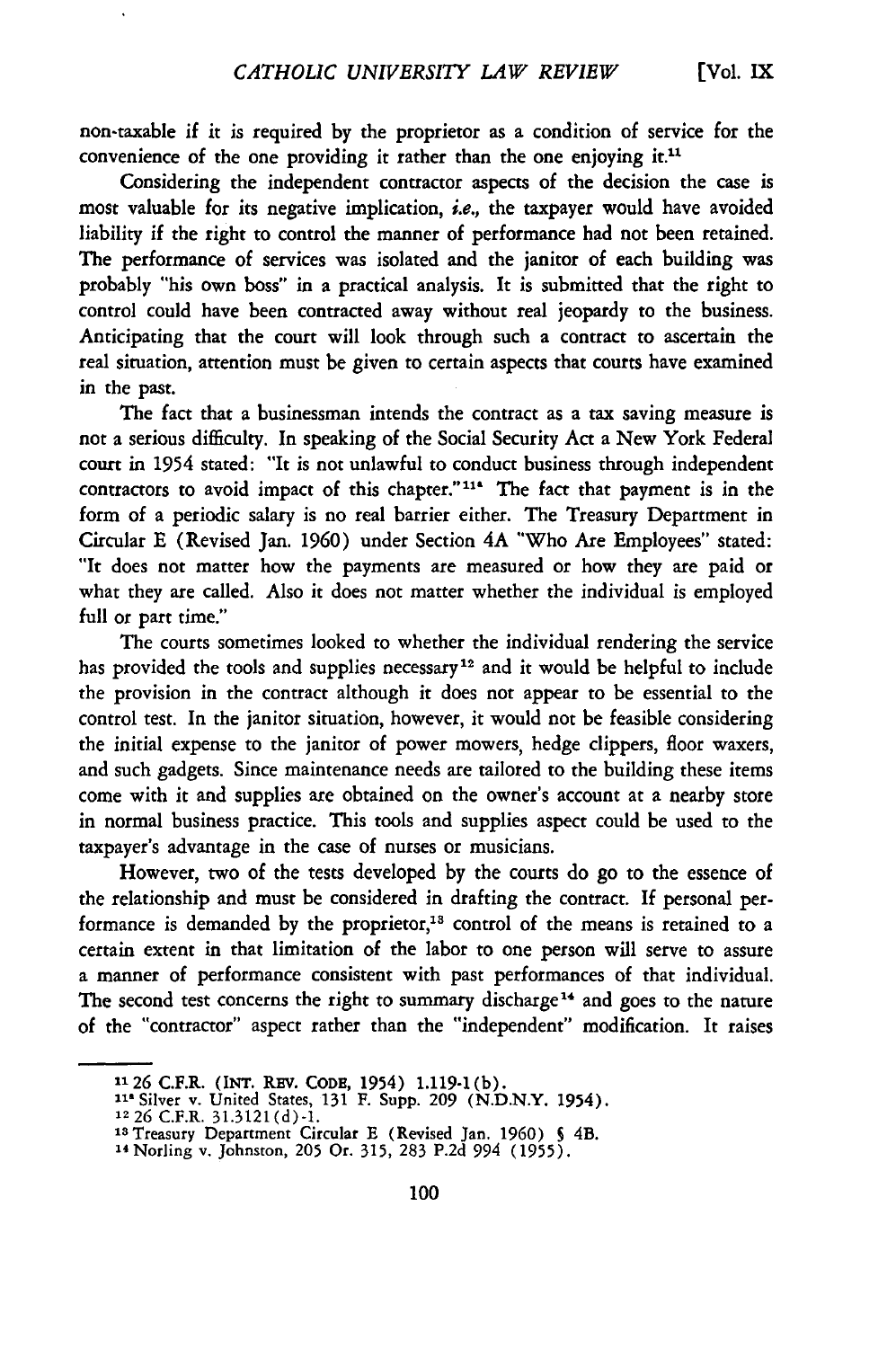### *COMMENTS*

the question of whether the intent to assume contractual obligations and the inherent liability for termination of the relationship without cause exist at all. It would be advisable that demands for personal performance and the right to summary discharge be expressly denied in the contract. In the janitor situation the owner should be able to discharge only for cause but the janitor may terminate the relationship without it. Such termination should be accompanied by a notice period, e.g., two weeks. Lacking cause the owner may terminate without liability only at a certain time as when the contract is automatically renewable annually if the owner does not give notice of termination sixty (60) days prior to the anniversary date. Of prime concern to landlords is the sobriety and general conduct of the janitors but, mindful of the common law test, cause to discharge must not stem from inadequate manner of performance. To assure proper conduct it could be stipulated that one of the janitor's many duties specified in the agreement is to promote the apartment house owner's good will both as to tenants and the public.

By way of summary then the proposed contract with the janitor will be explicit on the following points. The janitor is charged to maintain good will with the tenants and the public. The apartment house owner has no right to control the manner in which the janitor fulfills his duties. The janitor is not under an obligation to perform the work himself. Termination of the relationship by the apartment house owner without cause and notice will render him liable for damages.

The provisions outlined above are merely suggested for consideration. Each case must be decided in the light of its individual circumstances. A ruling should be requested from the Internal Revenue Service by submission of all the attendant circumstances on Form SS-8. A photostat of any executed contract can be attached to the request. Being satisfied that the independent contractor relationship has been established for FICA and FUTA tax purposes, the state requirements must be considered to determine whether the proprietor might yet be liable under the particular state's unemployment tax act. This is a major consideration since the state liability constitutes 90% of the unemployment tax or an amount equal to 2.7% of the payroll.

Popular concepts of independent contractors that motivated the Supreme Court to decide as it did in 1947 also caused some states to require certain tests in addition to that of the common law. One such test requires that the independent contractor perform services outside the usual course of the employer's business or outside the employer's place of business. Another test requires that he be established in an independent business. Kansas adds the former and Indiana, Oregon, Pennsylvania, and Wisconsin add the latter requirement to the control test. Oklahoma and Virginia require control and either additional test. Twenty-five